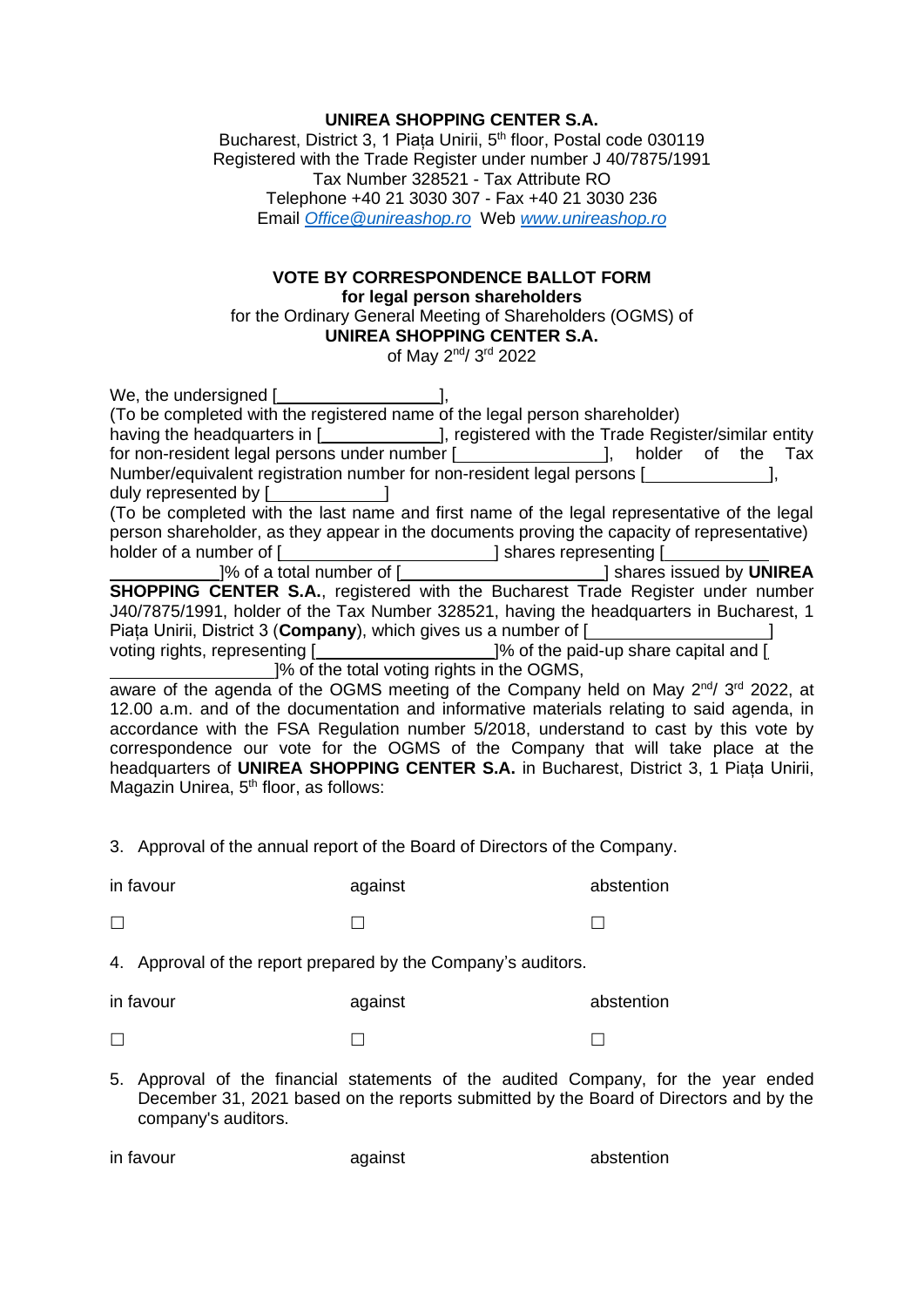| $\Box$                                                                                                                                                                                               |                                          |                                                                                                      |            |
|------------------------------------------------------------------------------------------------------------------------------------------------------------------------------------------------------|------------------------------------------|------------------------------------------------------------------------------------------------------|------------|
|                                                                                                                                                                                                      | 2021 and December 31 <sup>st</sup> 2021. | 6. Discharge of the members of the Board of Directors for the period between January 1 <sup>st</sup> |            |
|                                                                                                                                                                                                      | in favour                                | against                                                                                              | abstention |
| $\Box$                                                                                                                                                                                               |                                          |                                                                                                      | $\Box$     |
|                                                                                                                                                                                                      |                                          | 7. Approval of the Company's revenue and expenditure budget for the financial year 2022.             |            |
|                                                                                                                                                                                                      | in favour                                | against                                                                                              | abstention |
| $\Box$                                                                                                                                                                                               |                                          | $\mathsf{L}$                                                                                         | П          |
|                                                                                                                                                                                                      | account of the carried forward result.   | 8. Approval of the recording of the loss related to the financial execution 2021 in the              |            |
|                                                                                                                                                                                                      | in favour                                | against                                                                                              | abstention |
| $\Box$                                                                                                                                                                                               |                                          |                                                                                                      | П          |
|                                                                                                                                                                                                      |                                          | 10. Approval of the annual report of the Board of Directors of the Company for 2019.                 |            |
|                                                                                                                                                                                                      | in favour                                | against                                                                                              | abstention |
| $\Box$                                                                                                                                                                                               |                                          |                                                                                                      | П          |
|                                                                                                                                                                                                      |                                          | 11. Approval of the report prepared by the company's auditors for 2019.                              |            |
|                                                                                                                                                                                                      | in favour                                | against                                                                                              | abstention |
| $\Box$                                                                                                                                                                                               |                                          |                                                                                                      |            |
| 12. Approval of the financial statements of the audited Company, for the year ended<br>December 31, 2019, based on the reports submitted by the Board of Directors and by the<br>company's auditors. |                                          |                                                                                                      |            |
|                                                                                                                                                                                                      | in favour                                | against                                                                                              | abstention |
| $\Box$                                                                                                                                                                                               |                                          | $\perp$                                                                                              | $\perp$    |
|                                                                                                                                                                                                      |                                          |                                                                                                      |            |
|                                                                                                                                                                                                      |                                          | 13. Approval of the discharge of the members of the Board of Directors for the period 1              |            |

January 2019-31 December 2019.

| in favour | against | abstention |
|-----------|---------|------------|
|           |         |            |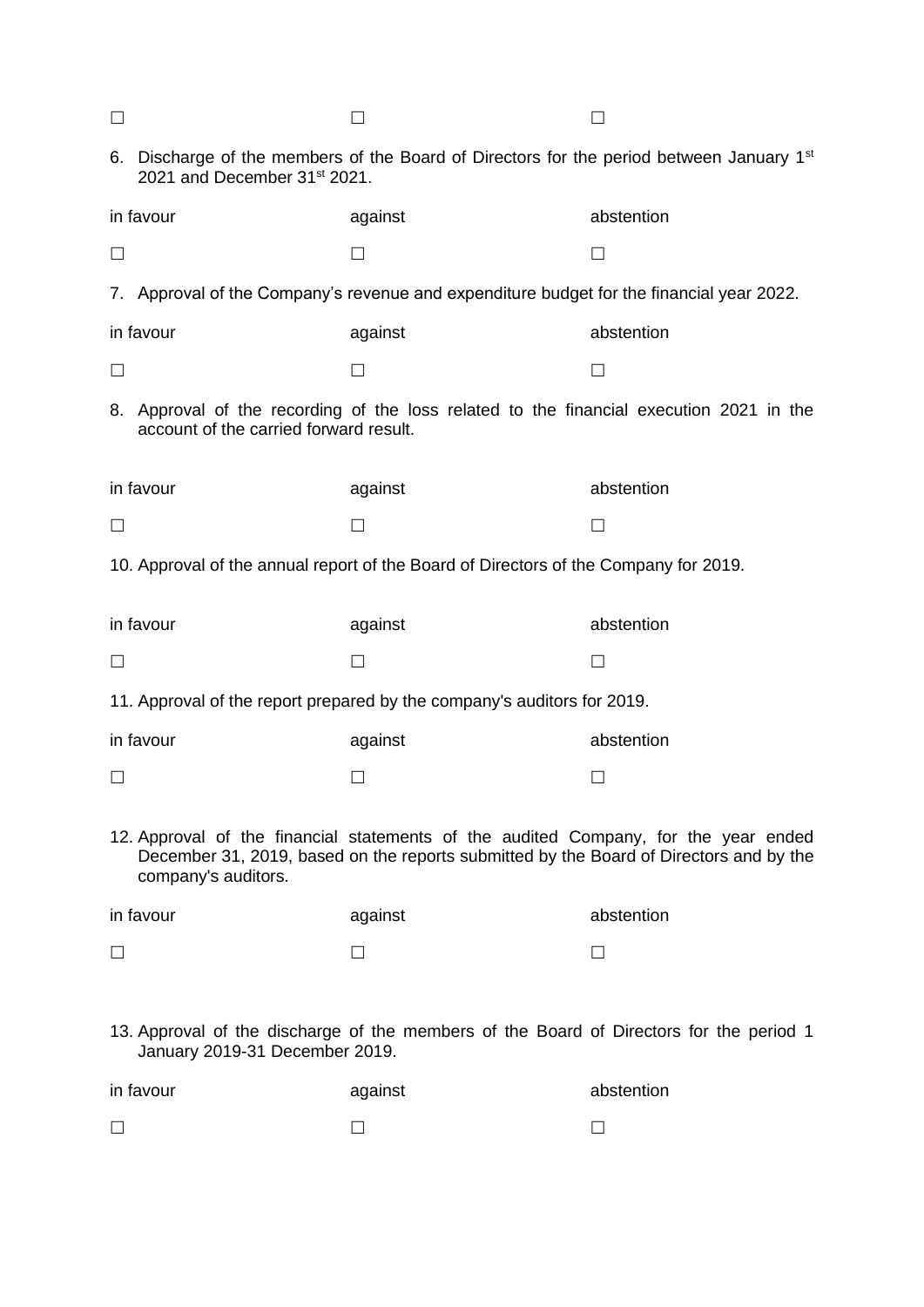14. Approval of the full distribution of the net profit for the financial year 2019 to partially cover the accounting loss accumulated in the previous fiscal years, accounting loss recorded at the end of the financial year on 31.12.2019.

| in favour | against | abstention |
|-----------|---------|------------|
|           |         |            |

 $\Box$  and  $\Box$  and  $\Box$  and  $\Box$  and  $\Box$  and  $\Box$  and  $\Box$ 

16. Establishing the remuneration of the members of the Board of Directors for the financial year 2022.

| in favour | against | abstention |
|-----------|---------|------------|
|           |         |            |

- 17. Presentation of the Report of the Board of Directors of the company regarding the spaces rented by the company, which contains:
	- Name of tenants for each rented space;
	- The address of each rented space;
	- The type of each rented space (commercial spaces, offices);
	- The rented area of each tenant;
	- The price charged (lei or euro / sqm / month) for each tenant, broken down by type of rented space;
	- Types of expenses re-billed to the tenant and their value;
	- Duration of each lease;
	- Rental income from the last 2 years, for each lease;
	- The arrears that were registered when collecting the rents;
	- The measures taken by the Board of Directors to recover the arrears, if applicable;
	- Information on the spaces that are subleased.

| in favour | against | abstention |
|-----------|---------|------------|
| $\Box$    |         |            |

18. Presentation of the Report of the Board of Directors of the company for the period 2019- 2021 regarding the benefits, facilities or any other form of income received by the administrators or directors of the company.

| in favour | against | abstention |
|-----------|---------|------------|
|           |         |            |

19. Presentation of the Report of the Board of Directors of the company for the period 2019- 2021 regarding the costs incurred by the company related to the services paid to the administrators and directors of the company such as: travel, travel, transport, hotel / accommodation, telephone, daily allowance, rent and other assimilated with their mention for each member of the Board of Directors and the director separately. What is the way to recover these expenses, as a result of the Civil Decision no. 1694 / 13.10.2021 pronounced by the Bucharest Court of Appeal.

| in favour | against | abstention |
|-----------|---------|------------|
|           |         |            |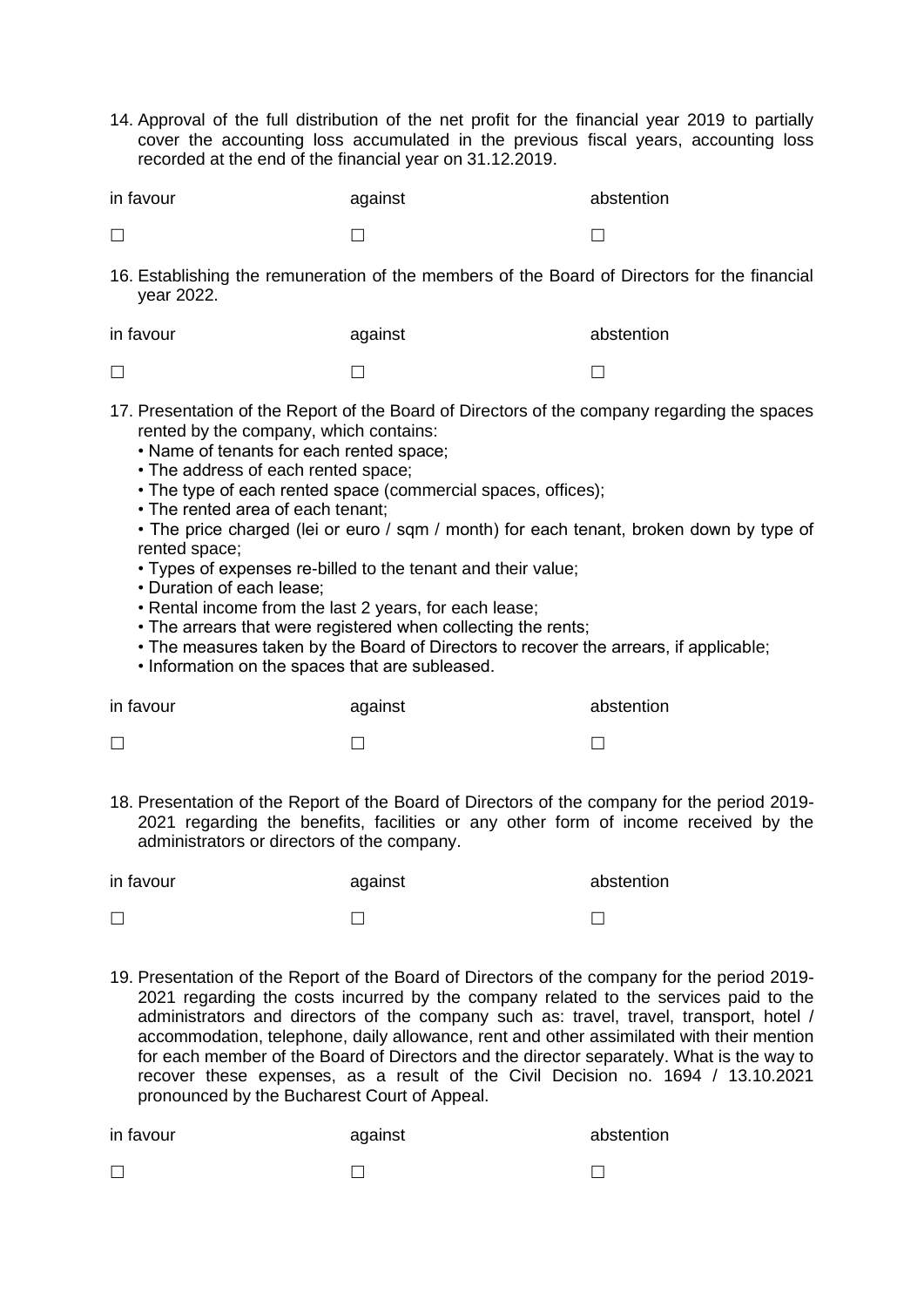- 20. Presentation of the Report of the Board of Directors of the company for the period 2019- 2021 regarding the contracts of legal assistance, consulting and other such services in progress, containing:
	- Name of the service provider;
	- Duration of the contract;
	- The value of the registered expenses related to the services provided (in gross amount and net amount);
	- A description of the services provided.

| in favour | against | abstention |
|-----------|---------|------------|
| $\Box$    |         |            |

- 21. Presentation of the Report of the Board of Directors of the company for the period 2019- 2021 regarding the bearing by the company of the judicial expenses of the members of the Board of Directors related to civil or criminal actions in which they are involved. Please submit for each CA member:
	- The nature of court costs
	- The amount of expenses
	- Legal actions for which these expenses were incurred
	- The connection between the legal action and the exercise of the attributions of member of the Board of Directors

• How to recover these expenses as a result of the Civil Decision no. 1694 / 13.10.2021 pronounced by the Bucharest Court of Appeal

| in favour | against | abstention |
|-----------|---------|------------|
| $\Box$    |         |            |

- 22. Presentation of the Report of the Board of Directors of the company regarding the agreement for financing the legal expenses concluded with The Nova Group Investments BV which should include:
	- Which are the parties between which this agreement was concluded;
	- Duration of the agreement on financing legal expenses;
	- Disputes that are the subject of the agreement to finance legal expenses;
	- The method of payment of the legal expenses that are the object of this agreement;
	- Penalties included in the agreement for financing legal expenses;
	- How to recover the amounts paid by Unirea Shopping Center related to the agreement for financing legal expenses.

| in favour | against | abstention |
|-----------|---------|------------|
| $\Box$    |         |            |

- 23. Presentation of the Report of the Board of Directors of the company for the period 2019- 2021 regarding the loans granted to the affiliated companies, containing the following information:
	- Name of the affiliated party
	- The amount granted as a loan
	- Loan period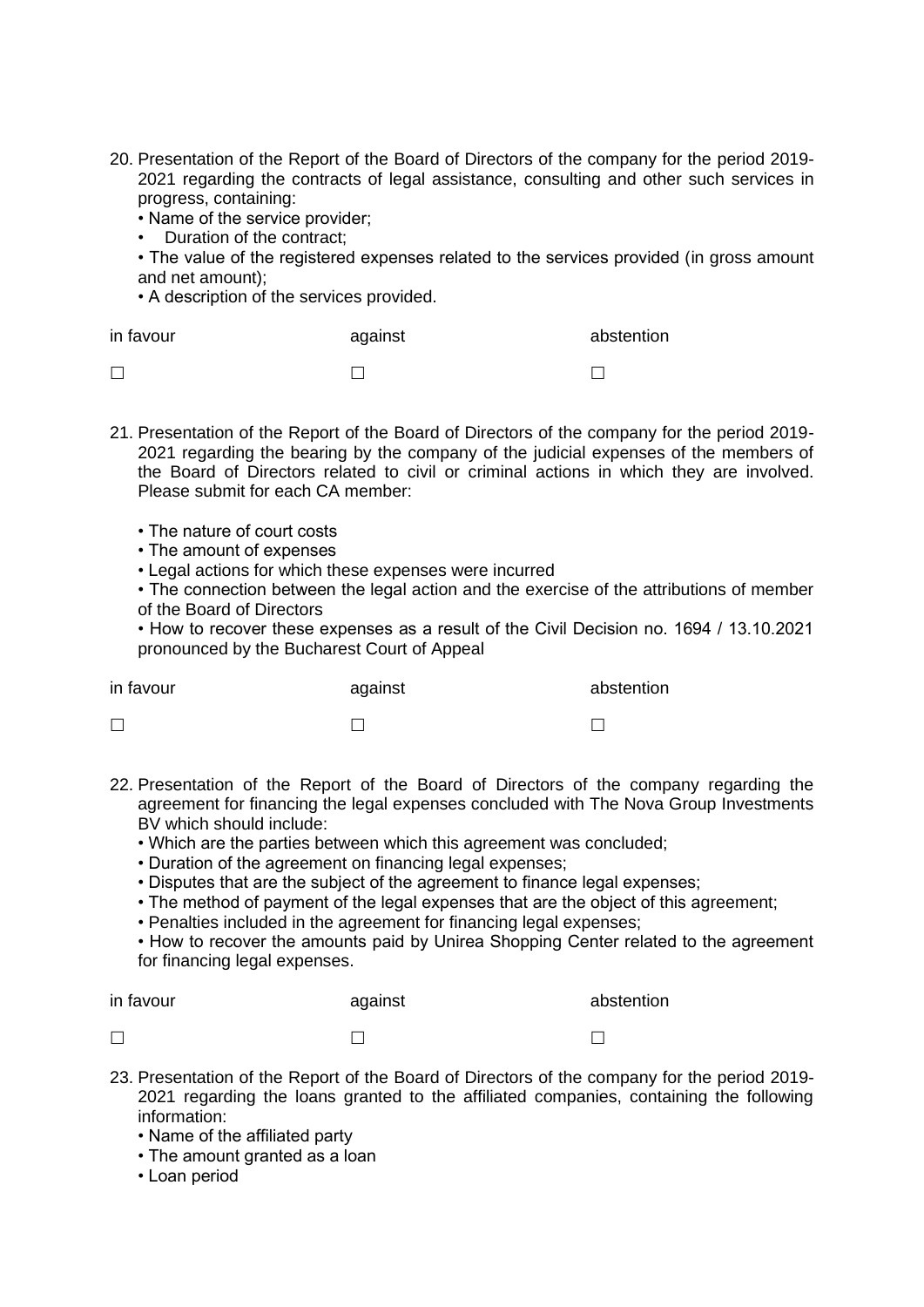- Perceived interest
- Amount refunded

• Justification for granting the loan

| in favour | against | abstention |
|-----------|---------|------------|
| $\Box$    |         |            |

- 24. Presentation of the Report of the Board of Directors of the company for the period 2019- 2021 regarding the amounts entered in the various debtor accounts, containing the following information:
	- The debtor for each claim
	- The activity from which each claim comes
	- The date on which each claim was registered
	- The due date of each receivable
	- The number of days of delay in collecting each claim
	- The value of each uncertain receivable
	- Adjustments made for each uncertain amount

• The steps taken by the management of the company to recover each receivable whose collection term has been exceeded.

| in favour | against | abstention |
|-----------|---------|------------|
|           |         |            |

25. Presentation of the Report of the Board of Directors of the company for the period 2019- 2021 regarding the evolution of the value adjustments of the current assets and the explanation of the amounts registered in revenues, respectively expenses.

| in favour | against | abstention |
|-----------|---------|------------|
|           |         |            |

26. Approval of the date of 20.05.2022 as the Registration Date, for the identification of the shareholders affected by the decision of the Ordinary General Meeting of Shareholders, according to article 2, letter f), of the FSA Regulation no. 5/2018 and article 86 of Law no. 24/2017, and the establishment of the date of 19.05.2022 as Ex-date, according to article 2, letter l), of the FSA Regulation no. 5/2018.

| in favour | against | abstention |
|-----------|---------|------------|
|           |         |            |

27. Approval of the date of 06.06.2022 as the Date of Payment, as defined by art. 2 lit. h) of the FSA Regulation no. 5/2018, for the payment of dividends related to the financial year 2021 to the shareholders of the Company identified on the Registration Date, subject to the approval of the distribution of dividends by the Ordinary General Meeting of Shareholders;

| in favour | against | abstention |
|-----------|---------|------------|
|           |         |            |